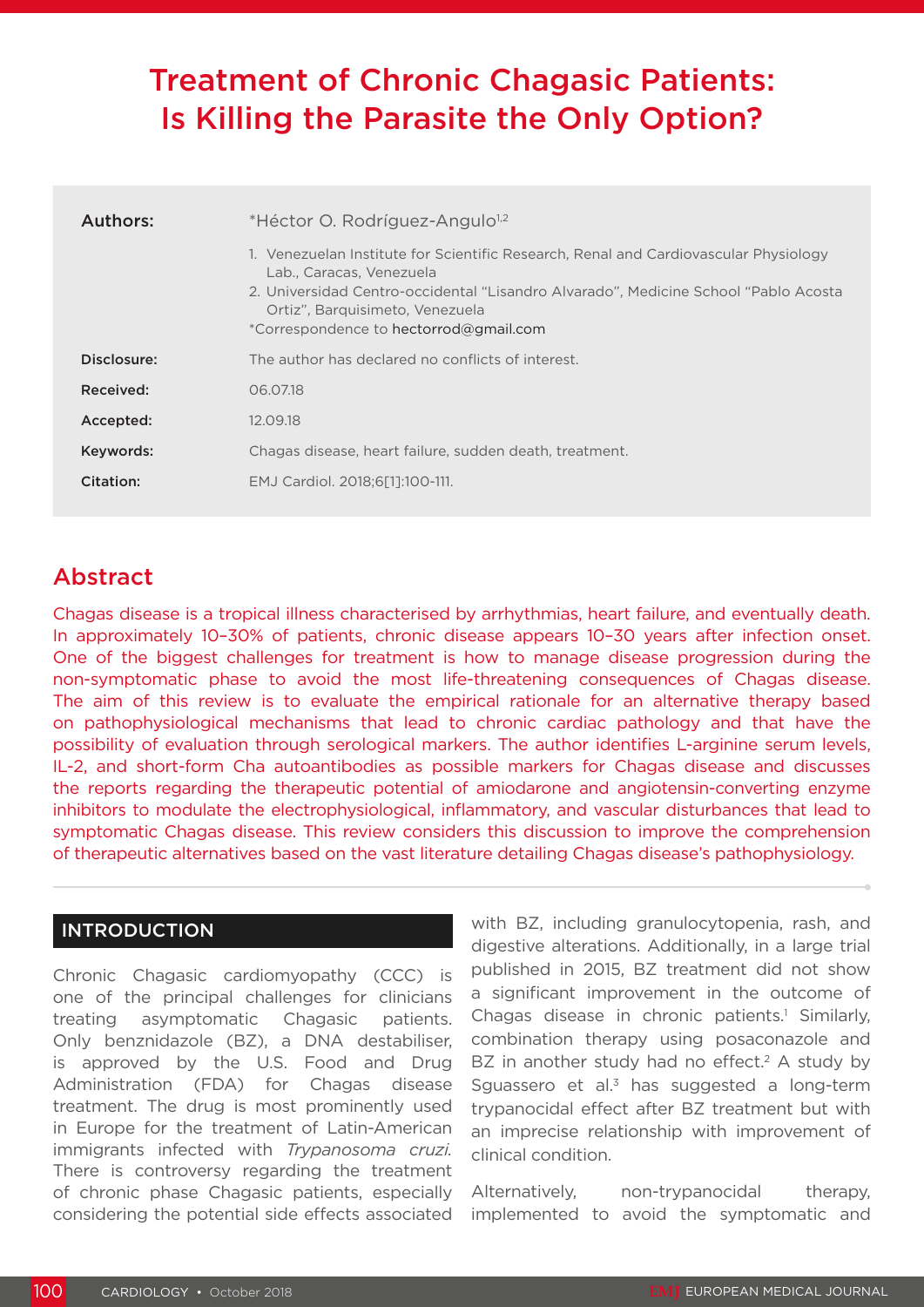structural alterations associated with Chagas disease, has been suggested as a possible factor that helps control Chagasic cardiomyopathy. In this case, amiodarone, a drug used to control malignant arrhythmias in Chagas disease, was associated with the best clinical outcome when combined with BZ in the BENEFIT trial.<sup>1</sup> This represented an interesting finding due to the previously reported trypanocidal potential of amiodarone4 and the possible immunomodulatory effects of these drugs.<sup>5</sup> In experimental models, dipyridamole (coronary vasodilator agent) and captopril (angiotensinconverting enzyme [ACE] antihypertensive agent), among others, have been associated with an amelioration of Chagasic cardiomyopathy,<sup>6,7</sup> which suggests their use together with trypanocidal therapy to palliate the inflammation induced by *T. cruzi* and thereby obtain clinical improvement of Chagasic patients, especially before the establishment of cardiac pathology.

This review will analyse the pathophysiological causes associated with trypanocidal effects and improvement of clinical outcome in chronic patients. In addition, an approach using adjuvant therapies that could be implemented in the early phases of infection will be proposed. Finally, the authors highlight the necessity of more clinical trials to evaluate treatment schemes for patients with concomitant cardiovascular pathology.

# CHRONIC CHAGASIC CARDIOMYOPATHY: THE HOLY GRAIL OF RESEARCH IN THERAPEUTICS

Chagas disease progresses to the chronic phase in approximately one-third of infected patients; this is often 10–30 years after the first infection. CCC is the most severe consequence of chronic infection and has a deep economic impact on the healthcare system. For instance, lifetime costs per patient have been calculated at \$11,619.00 per patient in Colombia<sup>8</sup> and global costs have been estimated at \$7.19 billion per year and \$188.80 billion across the total lifetime of all patients.<sup>9</sup> Additionally, the same study calculated the disability-adjusted life-years to be 3.57 years for Chagasic patients, which suggests a considerable loss in quality of life and work capacity as a result of this infection. Therefore, it is important to design a rational approach that allows for the avoidance of CCC development. However, this design supposes comprehension of the pathophysiological determinants of evolution to CCC, which is a goal far from being reached.

CCC is a complex condition that involves an unbalanced inflammatory process which impacts cardiac remodelling, electrical conduction, and vascular integrity, which, in turn, leads to a complex cardiomyopathy with mixed pathophysiological mechanisms normally associated with different cardiomyopathies (dilated, ischaemic, and/or hypertensive). Macroscopically, CCC is characterised by thickening of the ventricular walls and cardiomegaly, the development of small nodules around the epicardium, and intracavitary thrombus.<sup>10</sup> Furthermore, Suárez<sup>10</sup> classified the progression of CCC into four phases: normal, ambiguous, type 1, and type 2. The type 2 stage is characterised by global chamber dilatation, cavitary thrombosis with coronary sclerosis, endocardial engrossment, and apical aneurism; patients with type 2 phase CCC often die as a result of of heart failure and/or malignant arrhythmias.

The pathophysiological mechanisms driving CCC may be divided into four categories: vascular, autoimmune, oxidative, and parasite-derived.

# Vascular Involvement in Chronic Chagasic Cardiomyopathy Development

The role of vasculature in Chagas disease pathology has been documented since the 1980s. Early studies reported myocardial vascular occlusion in experimental models of chronic Chagas disease.<sup>11</sup> Later studies demonstrated sub-epicardial and endocardial ischaemic foci,<sup>12</sup> coronary circulation disturbances with areas of focal vascular constriction, microaneurysm formation, vessel dilatation, and proliferation of microvessels.13 Other work has associated endothelial infection with the activation of the NFκB pathway and the upregulation of vascular cell adhesion molecule 1 and E-selectin.14 Additionally, endothelin 1, a potent vasoconstrictor, was secreted during parasite infection. The protein was identified in the supernatants of *T. cruzi*-infected human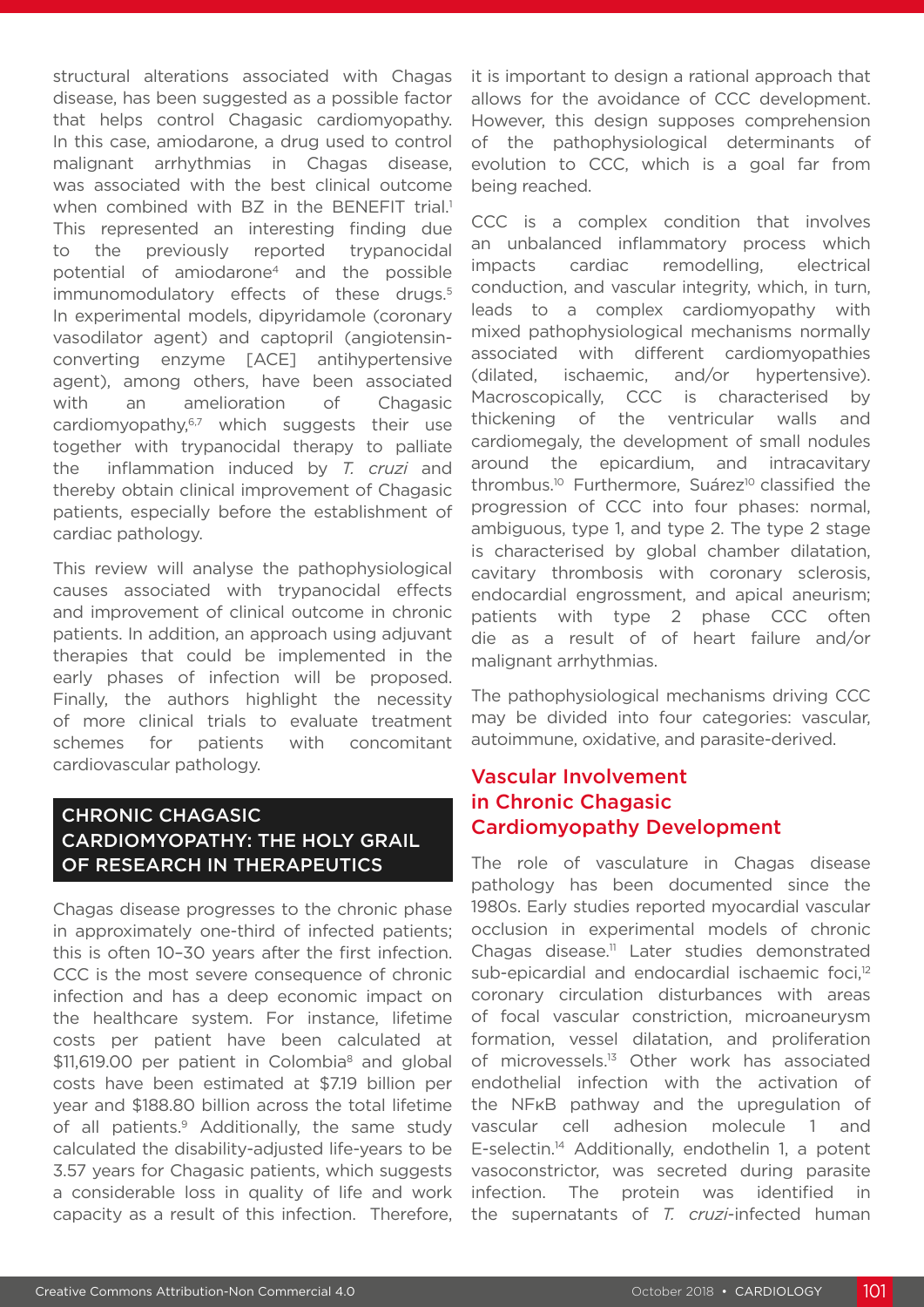umbilical vein endothelial cells.<sup>15</sup> Furthermore, COX-2, thromboxane synthase, inducible nitric oxide (NO) synthase, the p65 NFκB subunit, serum TNF-α, and p22 of NAD(P)H oxidase subunit expressions were increased in the vessels of Chagasic animals.16 Moreover, *T. cruzi*  promotes a systemic increase in TNF-α, which stimulates inducible NO synthase expression in vessels promoting nitrosative stress<sup>16</sup> and the production of IL-6 and TNF-α, which was evident in the inflammatory infiltrate in the endothelial and smooth muscle layers.17

Pathological changes are reflected in Chagasic patients' outcome. Vascular disorders, especially thromboembolism, have been reported for  $>60$  years.<sup>18</sup> More recently, Chagasic cardiomyopathy has been associated with increased risk of ischaemic stroke.<sup>19</sup> CCC is often under-considered in the clinical practice, even though the prevalence of apical aneurysm and mural thrombus in Chagas disease-related stroke patients has been estimated at 37.0% and 11.7%, respectively.20 However, stroke may be the initial manifestation of Chagas disease for many patients. Additionally, microcirculation abnormalities have been described in patients with normal coronary images. Thinning of the ventricular wall in CCC patients is related to ischaemic lesions in the peripheral territory  $irriqated$  by the right coronary artery.<sup>21</sup> Studies of Chagasic patients with angiographically normal coronary arteries revealed myocardial perfusion abnormalities, which are thought to be associated with microcirculatory disturbances.<sup>22</sup> More recently, impairment in coronary reserve was described in non-symptomatic Chagasic patients.23 Finally, endothelial adhesion markers have been investigated for an association with CCC. Increased levels of soluble plateletselectin, a well-known endothelial marker,<sup>24</sup> have been reported in CCC, reinforcing the idea that vascular dysfunction plays a key role in the development of chronic cardiomyopathy.

# Oxidative Alterations in Chagasic Hearts

#### Mitochondrial Damage and Hypoxia

Oxidative reactions are well known mediators of cardiac disturbances during CCC. Beyond the fact that inflammation generates reactive oxygen species, the impact of infection itself regarding

ischaemia and the generation of oxidative damage in cardiac cells and the possible impact of this phenomena in the evolution of CCC is further outlined below.

One of the most important organelles in cardiac functioning are the mitochondria. Different respiratory chain complexes have demonstrated increased activity in skeletal muscle mitochondria during chronic experimental infection.25 In cardiac cells of a CCC experimental model, increases in citrate synthase activity and changes in mitochondrial structure were detected.26 Another study has shown that there are subpatent mitochondrial changes in the evolution of indeterminate to symptomatic phase.27 Additionally, *T. cruzi* invasion elicits Ca<sup>2+</sup> overload, mitochondrial membrane electrical potential transition,28 and a decline in the oxidative phosphorylation ability of the myocardium in a chronically infected mouse model.29

Mitochondrial dysfunction is closely linked to heart failure. Different pathophysiological mechanisms are associated with cardiac cell disturbances during heart failure. Intrinsic apoptotic pathways, reactive oxygen speciesinduced cellular damage, intracellular acidosis for anaerobic glycolysis, and ATP deficiency associated with contractility dysfunctions have been proposed as pathophysiological explanations of mitochondrial involvement in heart disease.<sup>30</sup> Ongoing research should shed light on the possible cause and effect mechanisms involved in Chagas disease.

#### Autoimmunity in Chagas Disease

Independently of mechanisms involved in parasite persistence, the chronic stimulation of the immune system generates a proinflammatory state that predisposes to autoimmunity. Over 30 years ago, the link between autoimmunity and chronic Chagas disease, especially to arrhythmias, was made. This raised the question of whether the release of intracellular autoantigens during myocytolysis originating from a parasite invasion might generate an autoimmune response and produce cardiac dysfunction. Humoral autoimmune response has been associated with cardiac pathology in chronic Chagas disease.<sup>30</sup> β1-adrenergic autoimmune responses have been associated with *T. cruzi* ribosomal P0 cross-reactivity<sup>31</sup>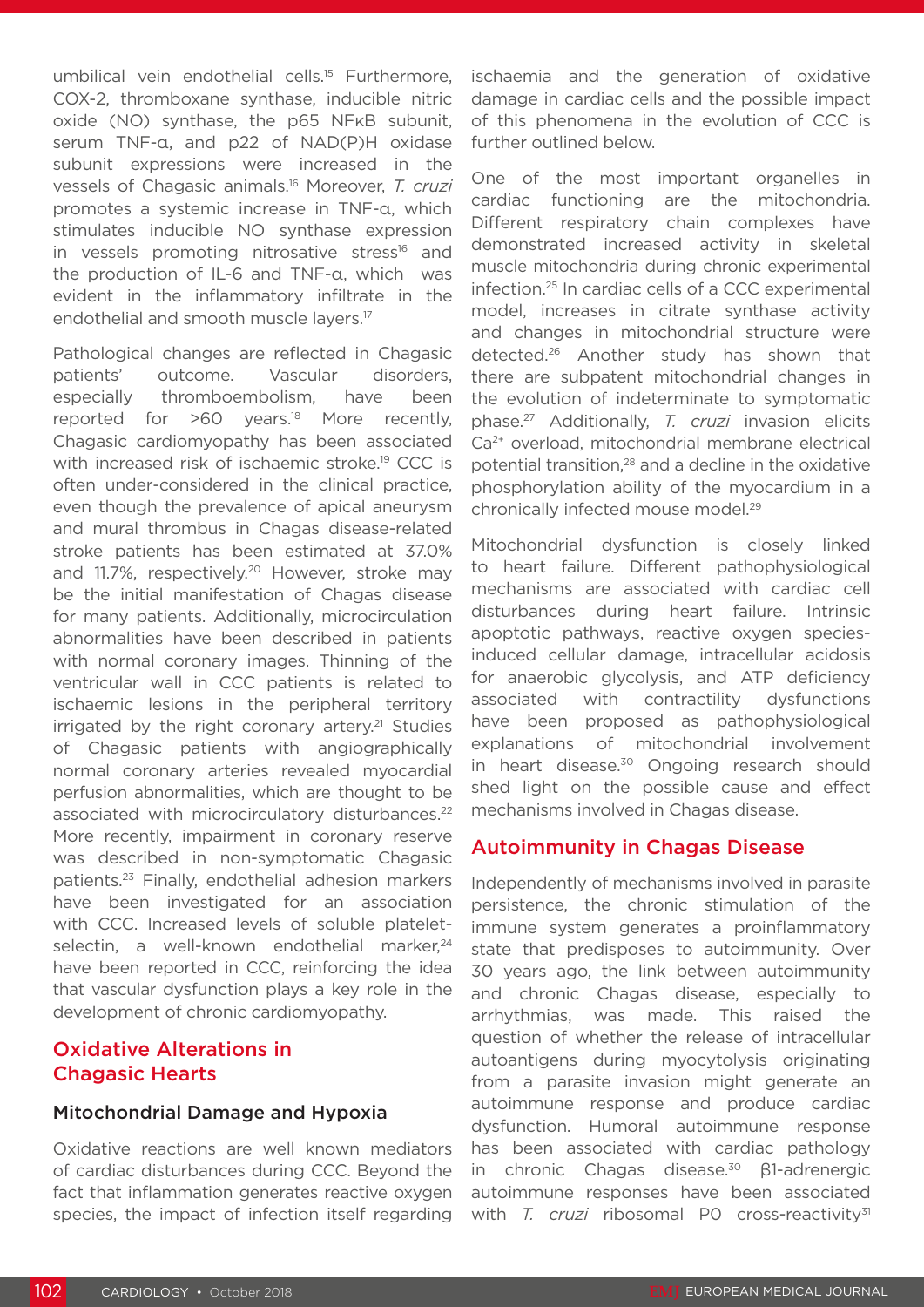and autoantibodies were shown to bind to the extracellular loop of this receptor and modulate calcium ion channels in cardiac cells<sup>32</sup> and have since been associated with Chagasic cardiomyopathy progression.<sup>33</sup> Moreover, antimuscarinic autoantibodies have been implicated in allosteric positive regulation of heart muscarinic 2 receptors.<sup>34</sup> This modulation altered the vagal nerve function in Chagasic patients, $35$  which was postulated as a treatment response marker in children with Chagas disease.<sup>36</sup> although the relationship of these antibodies to ventricular dysfunction is controversial. $37$  Additionally, myosin, $36,38$ galectin-1, $39$  cardiolipin, $40$  and troponin  $T<sup>41</sup>$  have been reported in chronic Chagas disease, reflecting the complexity of the autoimmune response and the necessity of discriminating the role of each one in the pathology.

On the other hand, cytotoxic autoimmunity may have a role in chronic Chagasic cardiomyopathy. Autoreactive T cells, isolated from chronically infected mice, may generate unspecific alterations in heart repolarisation, cardiac inflammatory infiltration, and tissue damage when transferred to uninfected mice.<sup>42</sup> *T. cruzi* antigens, such as B13, cruzipain, and Cha, cross-react with host antigens at the B or T cell level.43 These autoreactive cells can produce IFNγ and TNF-α; this characteristic may be linked to *T. cruzi*-induced IL-12 production.<sup>31</sup> Inflammation linked to IL-2 response, a powerful T cell mitogen, has been implicated in the genesis of malignant arrhythmias and postulated as a prognostic factor and as a possible drug marker,<sup>5</sup> relating for the first time in a direct way to arrhythmias and inflammation in Chagas disease. This array of autoimmune responses, in addition to proarrhythmogenic parasite secretory factors,<sup>44</sup> microvascular angiopathy in the brain<sup>45</sup> and in coronary circulation, $46$ continuous parasite invasion,<sup>47</sup> and chronic oxidative damage to heart tissue,<sup>48</sup> may generate chronic cardiac dysfunction, which leads to heart failure as well as valvular and hypertrophic cardiac pathology.

### Parasite Involvement in Cardiac Electrical Disturbances and Remodelling

It is well known that *T. cruzi* secretes and sheds a wide variety of glycoproteins during cellular invasion and the differences among

strain secretomes have been suggested to correlate with virulence.<sup>49</sup> Previous work by the authors described that immunogenic proteins obtained from the secretome of *T. cruzi*, mainly of high molecular weight, were able to induce arrhythmias in an *ex vivo* isolated beating heart.<sup>50</sup> Calcium overload associated with parasite invasion $51$  is one of the most plausible ionic mechanisms that explains the increasing action potential duration reported in cardiac cells infected with *T. cruzi*. 52 Additionally, preliminary results recently published by the authors have shown evidence of overexpression of hydrogen cyanide 1 and 4 channels in the atria and ventricles of mice during acute infection.53

On the other hand, since the early 2000s, *T. cruzi* persistence in cardiac tissue from endomyocardial biopsies have been linked to inflammation, necrosis, and fibrosis. *T. cruzi*  infection in a three-dimensional cardiac culture model induced fibrosis through activation of the TGF-β pathway.<sup>54</sup> Additionally, genes associated with the immune response, inflammation, cytoskeleton organisation, cell-to-cell and cell-to-matrix interactions, apoptosis, cell cycle, and oxidative stress were among those affected during the infection of cardiac cells by *T. cruzi*. 55 Taken together, these results suggest that parasite persistence may contribute to the pathophysiology of fibrosis and inflammation in chronically infected mice.

### Neurohumoral and Autonomic Pathogenic Mechanisms

Chagas disease pathophysiology is a complex mix of mechanisms that lead to severe consequences in a portion of chronically diseased patients. One of the oldest theories regarding the generation of CCC is the imbalance of the autonomic nervous system.<sup>56</sup> In the following years, parasitism in the sympathetic ganglionic chain was described in experimental models,<sup>57</sup> which was associated with heart rate dysregulation in Chagasic patients<sup>58</sup> and autoimmunity directed against neuronal tissue.59 More recently, control of orthosympathetic dysfunction has been linked to the improvement of arrhythmogenesis $60$  and chronic heart remodelling.61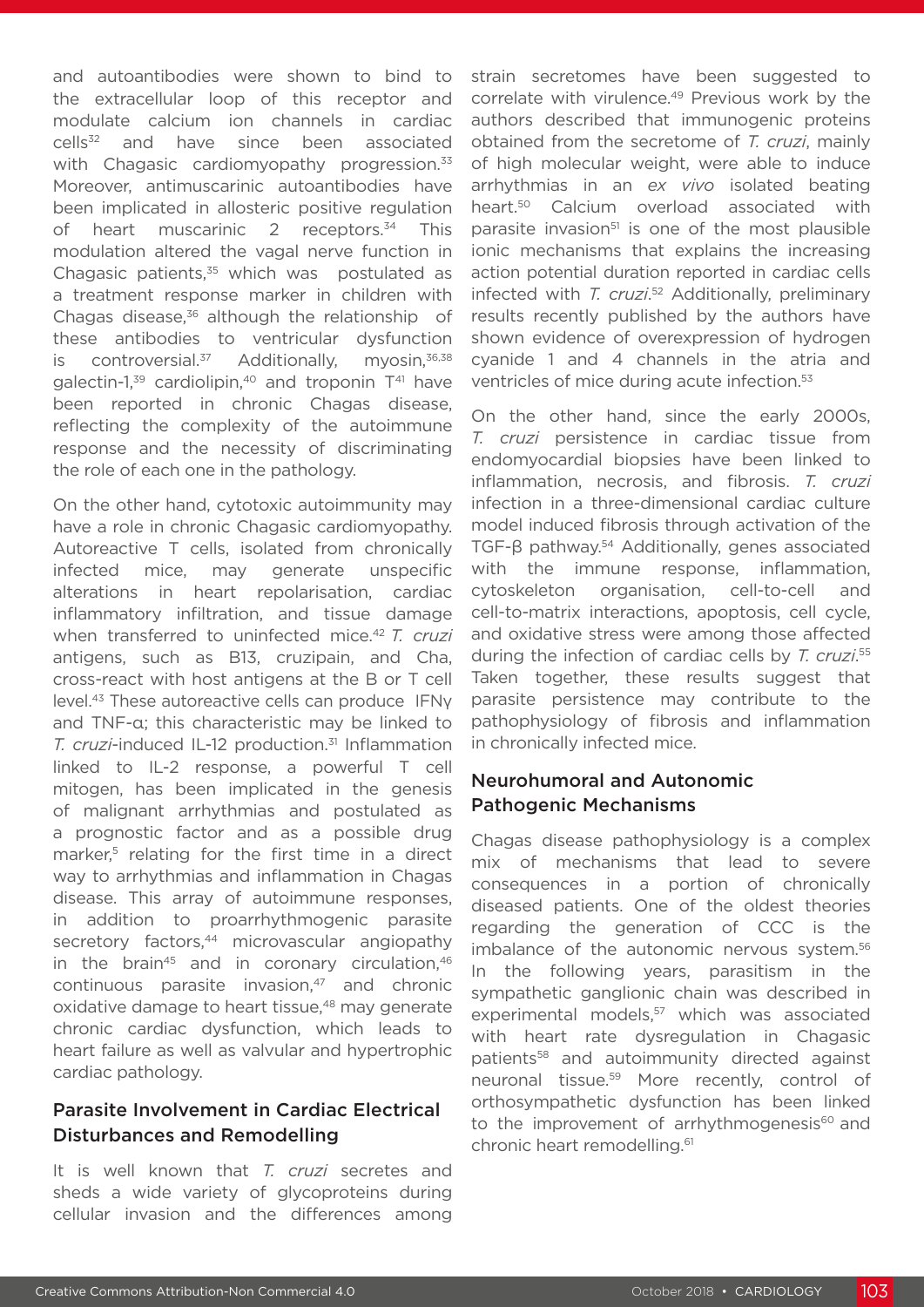# A RATIONAL APPROACH FOR THE TREATMENT OF CHRONIC CHAGASIC CARDIOMYOPATHY

One of the principal challenges facing physicians treating patients with Chagasic disease is how to explain the diagnosis to the patient, which is especially difficult if they are not symptomatic. With a 10–30% probability of sudden death or developing heart failure over the long-term, toxicity is an important factor to consider when analysing the efficacy of conventional therapies.

# Prognosis Factors in Chronic Chagasic Cardiomyopathy

One of the most challenging issues for the treatment of CCC patients is discriminating which patients are at risk of developing heart failure and/or dying suddenly and which are not. Several authors have contributed to the identification of markers that are associated with clinical outcome. Left ventricular systolic dysfunction and non-sustained ventricular tachycardia have been identified as principal predictors of myocardial damage in CCC.<sup>62</sup> Additionally, heart rate turbulence, turbulence onset, and turbulence slope are strong risk predictors of sudden death.<sup>63</sup> Alternatively, another paper has proposed QT-interval dispersion, syncope, ventricular extrasystoles, and severe dysfunction of the left ventricle as the strongest indicators of sudden death.<sup>64</sup>

Left atrial volume has been shown to provide powerful prognostic information incrementally and independently of clinical data and conventional ECG parameters, allowing for the prediction of chronic Chagasic disease patient survival.<sup>65</sup> Moreover, determination of ACE2 activity provided a new and important diagnostic and prognostic marker for patients with Chagas disease.<sup>66</sup>

One of the principal problems of the aforementioned prediction factors is their relative complexity for a large-scale survey of Chagasic patients at risk of sudden death/heart failure. The authors have proposed several markers to identify patients at risk of heart failure and/or Chagas disease. Based on the pathophysiological model, the authors have explored serological markers of sudden death and heart failure.

# Autoimmunity and Inflammation as Predictive Markers of Sudden Death

Sudden death is the principal cause of death for Chagas disease patients, which is especially concerning because most cases are asymptomatic. A key issue for physicians is identifying and monitoring a marker that can orientate the treatment of asymptomatic patients. Based on recent work, the Cha transcription factor is an interesting candidate for a prognostic marker. Cha is a ubiquitously expressed member of the class C basic helix-loop-helix family; expression of the protein and its binding to the CD2 promoter region negatively correlated with CD2 expression in T cells after mitogenic stimulation, whereas overexpression of Cha inhibited CD2 expression.<sup>67</sup> It has been reported that *T. cruzi*-infected mice contain autoreactive T cells that can cross-react with Cha and the shed acute-phase antigen homologous peptides. Transfer of T cells from infected mice into noninfected counterparts triggered anti-Cha antibody (with an epitope targeting residues 120–129) production in naïve recipients, causing cardiac pathology similar to *T. cruzi*-infected mice.<sup>68</sup> The authors have demonstrated that higher anti-short form Cha antibodies levels are present in Chagasic patients from Colombia and Venezuela with a higher risk of sudden death.69 Measurement of anti-short form Cha antibodies levels, through an conventional ELISA assay, may help to identify non-symptomatic patients at risk of sudden death.

Furthermore, the role of inflammation in arrhythmias was explored using a mathematical model. A multiplex array of cytokines was developed (IL-2, IL-6, IL-4, IL-10, IL-17, TNF, and IFN-γ) to identify discriminant variables to clinical and treatment evolution. IL-2 was identified as the principal discriminatory variable to evaluate sudden death risk and amiodarone treatment response.<sup>5</sup> Interestingly, IL-2 release induced stretching of the tissue, which led to the appearance of abnormal bioelectrical activity, causing an increase in action potential duration at the levels of 90% repolarisation.<sup>70</sup> Additionally, IL-2 has been associated with an upregulation of SCN3B expression and a resultant increase in sodium current density.<sup>71</sup> Myocarditis and near fatal arrhythmias during high dose IL-2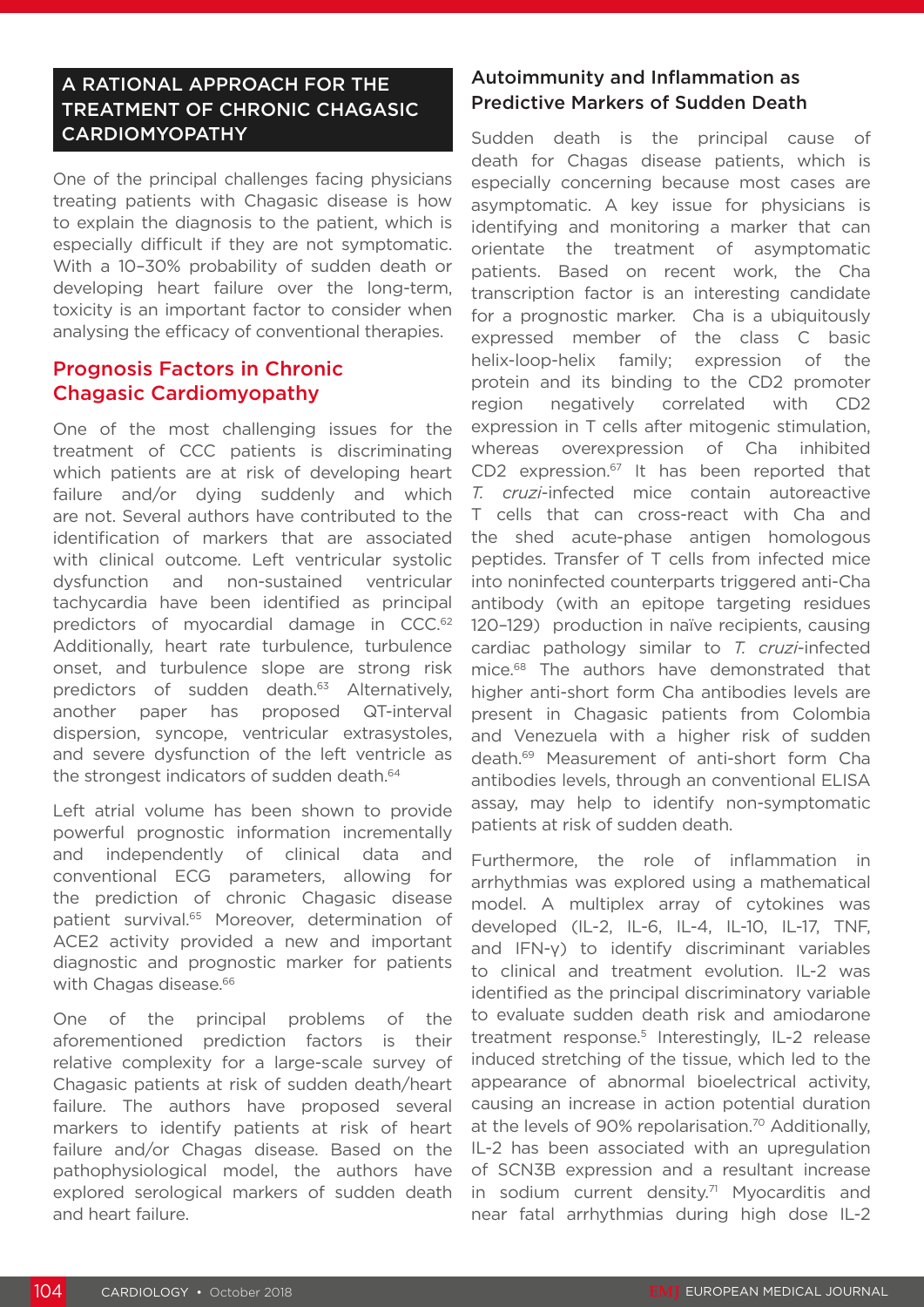therapy for metastatic renal cancer were recently reported,72 which reinforces the potential use of IL-2 levels as a marker for arrhythmias in Chagasic patients.

# Markers of Vascular Function in Chronic Chagasic Cardiomyopathy

CCC evolution must be addressed to identify non-symptomatic patients. A key tool for the assessment of vascular function is L-arginine plasmatic levels. Plasmatic levels of L-arginine and the asymmetric dimethylarginine (ADMA), a competitive inhibitor of NO synthase, have been associated with heart failure, demonstrating that the lower L-arginine to ADMA ratio indicates less available NO and suggesting that NO-related endothelial dysfunction may play a role in the adverse risk of heart failure progression.73 Additionally, the use of the L-arginine to ADMA ratio for evaluating postoperative outcome in patients after heart transplant has been reported.<sup>74</sup> For Chagas disease, Carbajosa et al.75 demonstrated reduced

plasmatic levels of L-arginine in mice during acute infection and increased survival rates when the mice were supplemented with 3.75 mg/kg of L-arginine in drinking water.<sup>75</sup> Based on this previous work, the role of the L-arginine to ADMA ratio as indicator of heart failure in Chagasic patients has been proposed. Some preliminary, unpublished results support this perspective. Based on pathophysiology, Figure 1 and Table 1<sup>1,4,74-80</sup> summarise the possible serological markers for identification of potential candidates for treatment during Chagas disease.

# EMPIRICAL RATIONALE FOR AN APPROACH FOR INDETERMINATE AND CHRONIC CHAGASIC CARDIOMYOPATHY PATIENTS

Based on the pathophysiology of Chagas disease and recent work, possible therapeutic alternatives to current treatments that may help to alleviate the effects of Chagas disease are outlined in the following sections.



#### Figure 1: Short form Cha, IL-2, and L-arginine/asymmetric dimethylarginine ratio are proposed as evolution markers for non-symptomatic Chagasic patients.

As described in the main text, sCha (a T cell transcription factor) autoantibodies have been associated with autoreactive T cell infiltration and high sudden death risk in Chagasic patients, being considered a potential prognosis marker for malignant arrhythmias in Chagas disease. On the other hand, IL-2, a potent mitogen of T cells, has been associated with sudden death and atrial fibrillation in Chagasic patients and other cardiac pathologies, suggesting that this cytokine is an inflammatory marker that may be detected during the non-symptomatic phase. These facts are summarised by the arrows connecting markers to the relevant pathophysiological processes. Finally, L-arginine/ADMA ratio is proposed as a marker of endothelial function and may indicate heart failure risk in Chagasic patients.

ADMA: asymmetric dimethylarginine; L-arg: L-arginine; sCha: short form Cha.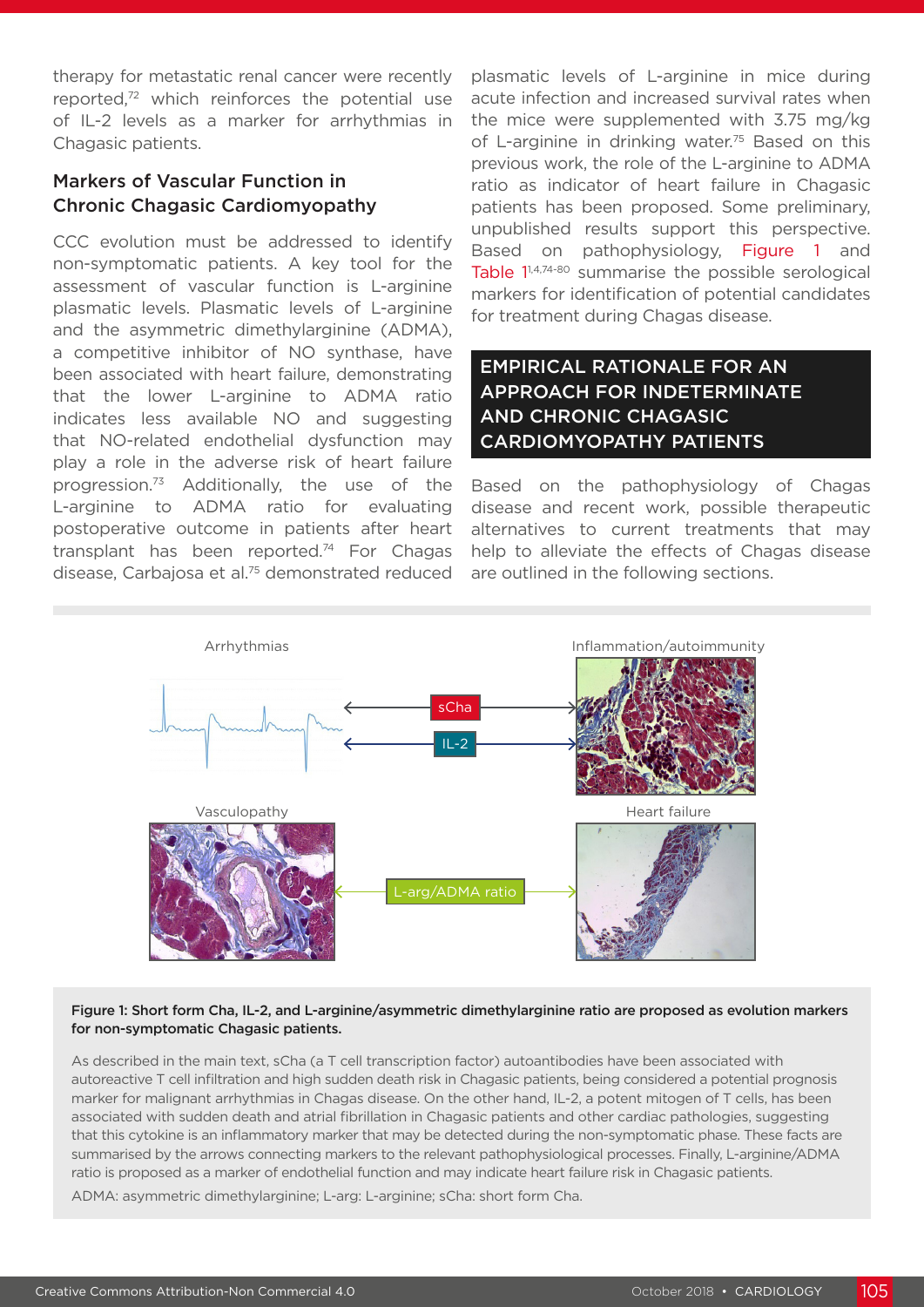Table 1: Summary of listed evolution markers for chronic Chagas disease.

| Study                                                                                                                                              | Marker                         | Pathophysiological<br>process involved | <b>Outcome targeted</b>             |
|----------------------------------------------------------------------------------------------------------------------------------------------------|--------------------------------|----------------------------------------|-------------------------------------|
| Lundgren et al., $^{74}$ 2018;<br>Carbajosa et al., <sup>75</sup> 2018;<br>Rajão et al., <sup>76</sup> 2015                                        | sCha                           | Cellular autoimmunity                  | Arrhythmias, sudden death           |
| Adesse et al., <sup>4</sup> 2011;<br>Santeliz et al., <sup>7</sup> 2017;<br>Kratz et al., <sup>77</sup> 2018;<br>Benaim et al., <sup>78</sup> 2006 | $IL-2$                         | Cellular                               | Amiodarone efficacy, sudden death   |
| Morillo et al., 2015:<br>Adesse et al., <sup>4</sup> 2011;<br>Carmo et al., <sup>79</sup> 2015;<br>Matsumori et al., <sup>80</sup> 1997            | L-arginine                     | Endothelial activation                 | Heart failure, myocardial ischaemia |
| Morillo et al., <sup>1</sup> 2015;<br>Adesse et al., <sup>4</sup> 2011;<br>Carmo et al., <sup>79</sup> 2015;<br>Matsumori et al <sup>80</sup> 1997 | Asymmetric<br>dimethylarginine | Endothelial activation                 | Heart failure, myocardial ischaemia |

sCha: short form Cha.

# Benznidazole and Nifurtimox: Old-Fashioned Therapy with a New Approach

BZ and nifurtimox are the standard treatment for Chagas disease. Both therapeutics exploit free-radical generation to generate nitrosative damage in the developing parasite. BZ induces oxidation, mainly in the nucleotide pool, and catalyses the generation of double-stranded breaks in the parasite DNA, caused by the induction of extensive heterochromatin unpacking of the parasite genome. Finally, it has been reported that BZ induces lesions in the mitochondrial DNA.76 As previously stated, one of the most limiting factors preventing BZ use is the high rate of treatment discontinuation due to side effects; furthermore, the therapeutic efficacy of BZ in chronic Chagasic patients is still a matter of debate. As a result, shorter or intermittent dosing regimens of BZ treatment or combining BZ and nifurtimox with new chemical entities have been proposed.<sup>77</sup> What follows is a short summary of possible therapeutic alternatives to improve the efficacy of BZ during the treatment of non-symptomatic Chagas disease.

# Amiodarone: A Polyvalent Tool for Treatment a Variable Pathology

Amiodarone is considered a 'dirty' drug in virtue of the multiple mechanisms of action the drug exhibits. Reported amiodarone actions include a) the inhibition of inward sodium and calcium currents, b) blockage of voltage and ligand-gated potassium channel currents, c) downregulation of Kv1.5 messenger ribonucleic acid (mRNA), and d) nonselective downregulation of β adrenoceptors during chronic administration. Moreover, amiodarone has been postulated as a trypanocidal drug76 with a profound effect on intracellular amastigotes, including mitochondrial swelling and disorganisation of reservosomes and the kinetoplast and a blockade of amastigotetrypomastigote differentiation.4 Statistical differences in parasitaemia were not detected in Chagasic patients treated with amiodarone.<sup>80</sup> However, in a large-scale study,<sup>1</sup> BZ administration combined with amiodarone appeared to benefit the patient.

Amiodarone is associated with anti-inflammatory effects. Matsumori et al.80 conducted one of the first reports that linked amiodarone and inflammation, showing amiodarone triggered the reduction of TNF release by peripheral blood mononuclear cells.<sup>80</sup> This was followed by the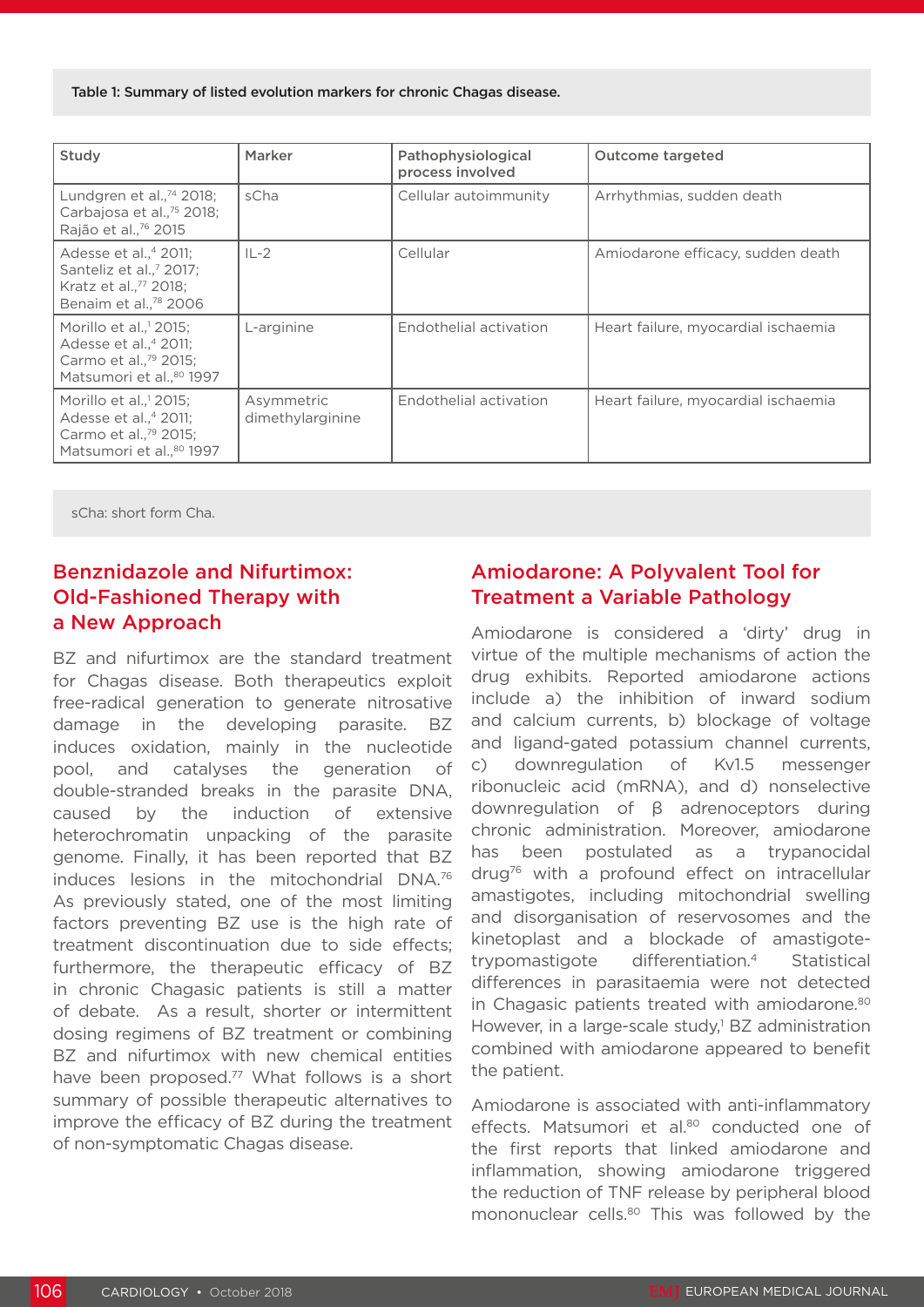proposal that amiodarone dose-dependently exerts a powerful anti-inflammatory activity, possibly due to the activation of NO as a result of calcium channel antagonism, to the inhibition of phospholipase A2, and/or a reduction in neutrophil movement and activation, which is thought to reduce free radical production and proteolytic enzyme release.<sup>81</sup> More recently, it was proposed that, through regulation of AP-1 and NFκB signalling, amiodarone inhibits the production of IL-2, TNF, and IFN-γ, and prevents T cell activation.<sup>82</sup> This last result is closely associated with the role of IL-2 as an indicator of amiodarone treatment as reported in Chagasic patients,<sup>5</sup> and it strongly suggests a possible role of amiodarone treatment beyond channel modulation capacity. The findings make the drug an important tool to consider in the prevention of cardiac remodelling and sudden death because of Chagas disease. The determination of an amiodarone treatment pattern to avoid the chronic toxicity associated with amiodarone treatment is yet to be confirmed.

### Angiotensin-Converting Inhibitors: A Cheap Weapon for an Elusive Enemy

The ACE inhibitor (ACEI) family of antihypertensive agents are among those most widely used in antihypertensive therapy. ACEI are particularly effective when reducing proteinuria and improving outcomes in chronic heart failure.<sup>83</sup> Beyond their classically reported effects, ACEI have a range of action mechanisms, more of which have been expanded upon in recent years. It has been shown that captopril induces a dose-dependent reduction of total and differential white blood cell counts, while it improved serum oxidant/antioxidant biomarkers and histopathological changes in lipopolysaccharide-treated rats.<sup>84</sup> However, there has been doubt cast on the evidence indicating that ACE reduces the plasma level of major inflammatory markers in hypertension models.<sup>85</sup>

The most promising data have been described for the use of ACEI for Chagas disease. In an experimental approach, it was proposed that a combination treatment of BZ plus enalapril was able to increase the IL-10 levels and reduce the cardiac inflammation while BZ inhibited collagen neogenesis at the infection site86 and reduced cardiac leukocyte recruitment, total collagen in the cardiac tissue, chemokines, creatine kinase, creatine kinase muscle to brain ratio, and C-reactive protein levels in an experimental model of chronic phase disease.<sup>87</sup> Conversely enalapril alone treatment alone a reduction in serum levels of IFN-γ, TNF-α, CCL5/ RANTES, and NO, but not in that of IL-10.88 However, in contradiction to other work, Coelho dos Santos et al.89 reported that captopril interferes with the host-parasite equilibrium by enhancing infection of monocytes and decreasing the expression of the modulatory cytokine IL-10, while guiding development of the proinflammatory Th17 subset.

In Chagasic patients, it has been proposed that treatment with enalapril, spironolactone, and the subsequent addition of carvedilol is safe and associated with beneficial effects on cardiac function and clinical status.90 This finding is closely related with results that associate plasma ACE2 activity with their clinical severity and echocardiographic parameters, resulting in a significantly increase in Chagas diseased patients with heart failure but not in patients without systolic dysfunction.<sup>66</sup> With these data in mind, it is plausible to propose ACEI treatment, especially in hypertensive patients, in order to control the endothelial dysfunction in indeterminate risk patients and reduce the risk of developing CCC. Figure 2 shows the summary of the treatment proposed to indeterminate Chagas diseased patients.

# Beta-Blockers and Mineralocorticoids Receptor Antagonists

Beta-blockers and mineralocorticoids are widely used to treat heart failure and cardiac remodelling. These drugs show a wide range of action mechanisms and therapeutic uses and are therefore interesting candidates to be considered for CCC treatment.

Beta-blockers available for clinical treatments have variable affinity for β1 and β2 receptors, and in some cases exclusively for β3, although there is an overall emphasis on the β1 receptor, the most prevalent subtype of adrenergic receptors in the heart. Carvedilol is a nonselective beta-blocker indicated in the treatment of mild-to-moderate congestive heart failure. It blocks β1 and β2-adrenergic receptors as well as the α1-adrenergic receptors. In experimental models, carvedilol did not attenuate cardiac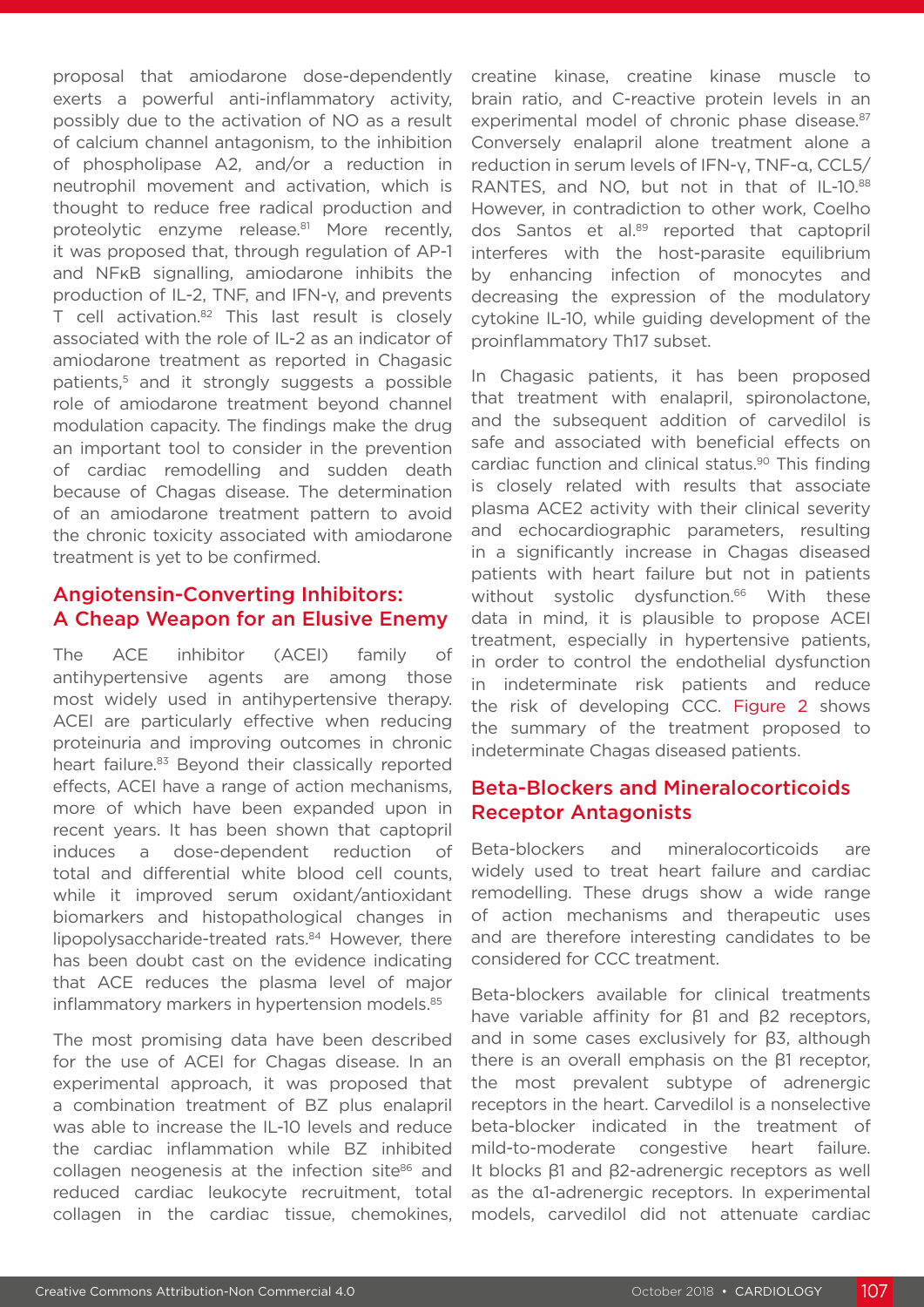remodelling or mortality in this model of Chagas cardiomyopathy, but the treatment did improve survival during the acute phase of the disease.91 Moreover, in a c57bl/6 mouse model of infection, carvedilol therapy did not alter the levels of circulating parasites. Instead, the drug modulated the pattern of CCL2 and IL-10 mediators.92 An extensive meta-analysis, however, concluded that there were no conclusive data to support or reject the use of either carvedilol for treating Chagas cardiomyopathy,<sup>93</sup> although individual clinical trials suggest beneficial effects.94,95 Interestingly, carvedilol alone and in combination with vitamins C and E was effective at attenuating the systemic oxidative stress in patients with Chagas heart disease, especially those less severely affected, thus suggesting the possibility of synergism between these compounds $96$  and opening a window for future explorations.

Propranolol is a widely used noncardioselective β-adrenergic receptor antagonist used in the treatment and prevention of many disorders, including acute myocardial infarction, arrhythmias, angina pectoris, hypertension, hypertensive emergencies, hyperthyroidism, migraine, pheochromocytoma, menopause, and anxiety. Recently, propranolol has been linked to the impairment of lysosome spreading and prevention of *T. cruzi* invasion in HeLa cells.97 However, despite this evidence, the development of a sufficiently extensive clinical programme that allows for the establishment of beta-blockers' clinical efficacy in treating CCC remains elusive.

Finally, mineralocorticoid receptor antagonists (MRA) are often used as potassium preserving diuretics in the treatment of heart failure and ascites. However, there are few reports about the use of MRA for treating CCC. In experimental models, it has been proposed that spironolactone attenuated myocardial remodelling in Chagas cardiomyopathy, reduced mortality during the chronic phase, and reduced inflammatory infiltration in a Sirius hamster model.<sup>98</sup> Interestingly, a report that suggested the improvement of cardiac function in CCC patients cotreated with spironolactone<sup>90</sup> and ACE inhibitors was highlighted, suggesting MRA as adjuvant therapy in CCC heart failure. It is necessary to generate more evidence to determine the efficacy of MRA in treatment of CCC.



#### Figure 2: Therapeutic alternative proposed for chronic Chagasic patients.

In addition to parasite replication control with benznidazole, amiodarone treatment may provide a parasiticidal synergistic effect, together with the well-known anti-arrhythmic activity and the recently proposed anti-IL-2 effect. ACE inhibitors have also been associated with a reduction in inflammation, probably due to endothelial transmigration blocking, additional to these effects in preventing cardiac remodelling and heart failure. ACE: angiotensin converting hormone.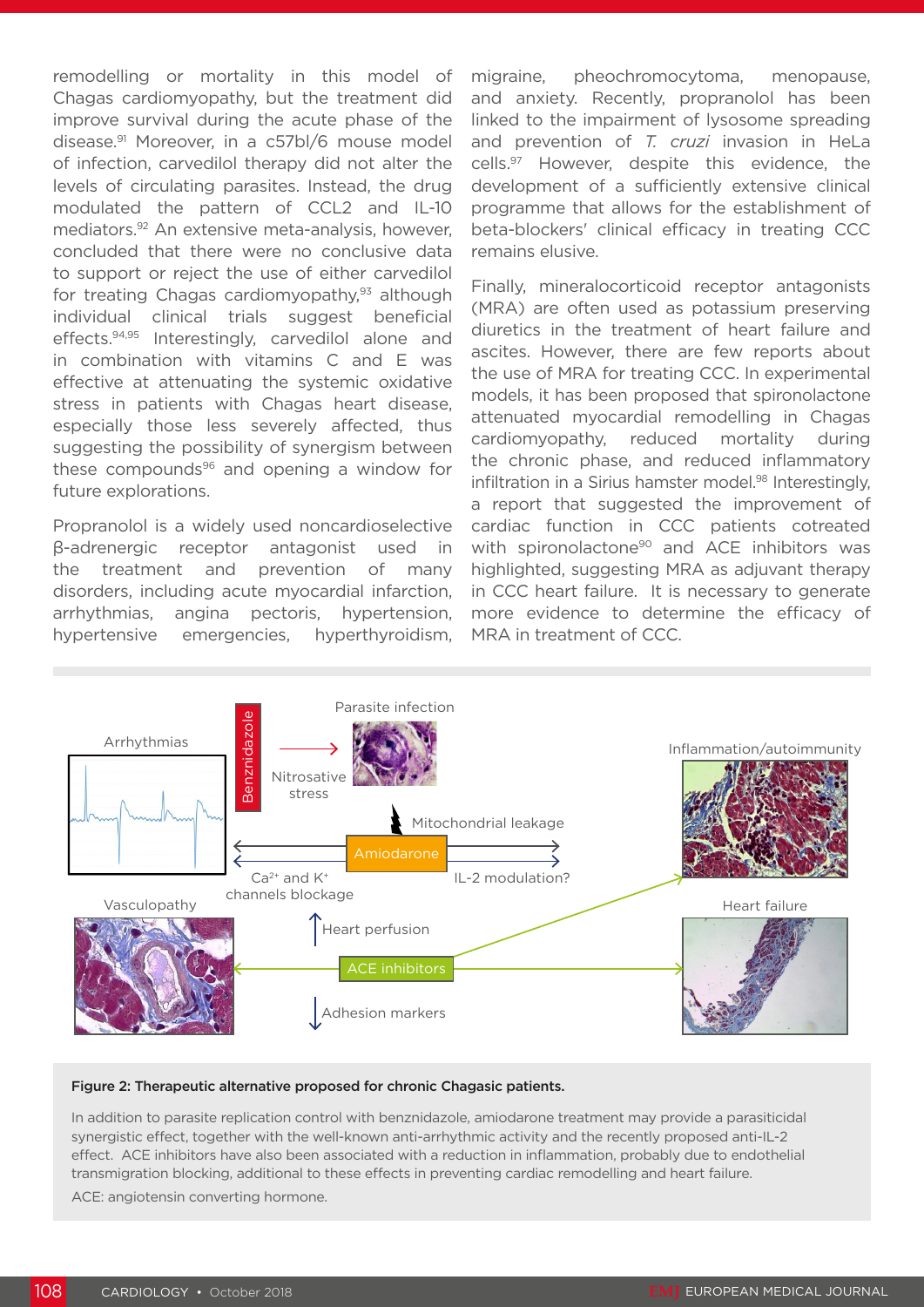# **CONCLUSION**

Treatment of indeterminate patients is one of the most complex issues in Chagas disease and represents a challenge for clinicians. This review explored an approach for treating Chagasic patients during indeterminate phase considering several variables: a) pathophysiology of CCC, b) experimental and clinical reports, and c) accessibility of treatment for CCC. It is especially important to consider the fact that, in the longest clinical trial to date (BENEFIT), $1$ BZ treatment alone was not able to improve clinical outcome, supporting the proposal of combination parasiticide therapy with drugs that allow for the improvement of vascular function, the modulation of the immune response, electrophysiological alteration in CCC, and, importantly, that are associated with putative serological markers for evaluating drug efficacy. In this review, alternative therapeutics

(amiodarone and ACEI) that may be considered as first-line treatment when the clinical indication for their original usage exists were highlighted. Amiodarone, in particular, is a plausible option for patients with reduced ejection fraction and/or symptomatic arrhythmias, when clinically indicated,99 and, when feasible, therapy should be combined with ACEI agents to reduce cardiac remodelling through immunomodulation or inclusive parasite replication control. The currently available data may allow for the introduction of these new approaches without expensive trials. However, it may be necessary to conduct more extensive research in order to define treatment strategies, possible adverse effects, and, if it is necessary, to develop different therapeutic schemes for the mixed clinical presentations (gastrointestinal or cardiac forms) or for patients with concomitant cardiovascular pathologies (diabetes, atherosclerosis, or hypertension).

#### References

- 1. Morillo CA et al. Randomized trial of benznidazole for chronic Chagas' cardiomyopathy. N Engl J Med. 2015;373(14):1295-306.
- 2. Morillo CA et al.; STOP-CHAGAS Investigators. Benznidazole and posaconazole in eliminating parasites in asymptomatic *T. cruzi* carriers: The STOP-CHAGAS trial. J Am Coll Cardiol. 2017;69(8):939-47.
- 3. Sguassero Y et al. Course of chronic *Trypanosoma cruzi* infection after treatment based on parasitological and serological tests: A systematic review of follow-up studies. PLoS One. 2015;10(10):e0139363.
- 4. Adesse D et al. Amiodarone inhibits *Trypanosoma cruzi* infection and promotes cardiac cell recovery with gap junction and cytoskeleton reassembly in vitro. Antimicrob Agents Chemother. 2011;55(1):203-10.
- 5. Rodríguez-Angulo H et al. Differential cytokine profiling in Chagasic patients according to their arrhythmogenic-status. BMC Infect Dis. 2017;17(1):221.
- 6. Leon JS et al. Captopril ameliorates myocarditis in acute experimental Chagas disease. Circulation. 2003;107(17):2264-9.
- 7. Santeliz S et al. Dipyridamole potentiated the trypanocidal effect of nifurtimox and improved the cardiac function in NMRI mice with acute chagasic myocarditis. Mem Inst

Oswaldo Cruz. 2017;112(9):596-608.

- 8. Castillo-Riquelme M et al. The costs of preventing and treating chagas disease in Colombia. PLoS Negl Trop Dis. 2008;2(11):e336.
- 9. Lee BY et al. Global economic burden of Chagas disease: A computational simulation model. Lancet Infect Dis. 2013;13(4):342-8.
- 10. Suárez C. [Bases morfológicas de la miocarditis chagásicas con especial referencia a los estudios en autopsias y biopsias realizadas en Venezuela]. Academia biomédica digital. 2013;54. (In Spanish).
- 11. Rossi MA et al. Experimental Trypanosoma cruzi cardiomyopathy in BALB/c mice. The potential role of intravascular platelet aggregation in its genesis. Am J Pathol. 1984;114(2):209-16.
- 12. Rossi MA, Carobrez SG. Experimental Trypanosoma cruzi cardiomyopathy in BALB/c mice: Histochemical evidence of hypoxic changes in the myocardium. Br J Exp Pathol. 1985;66(2):155-60.
- 13. Factor SM et al. Abnormalities of the coronary microcirculation in acute murine Chagas' disease. Am J Trop Med Hyg. 1985;34(2):246-53.
- 14. Huang H et al. Infection of endothelial cells with *Trypanosoma cruzi* activates NF-kappaB and induces vascular adhesion molecule expression. Infect Immun.

1999;67(10):5434-40.

- 15. Wittner M et al. *Trypanosoma cruzi* induces endothelin release from endothelial cells. J Infect Dis. 1995;171(2):493-7.
- 16. Silva JF et al. Mechanisms of vascular dysfunction in acute phase of *Trypanosoma cruzi* infection in mice. Vascul Pharmacol. 2016;82:73-81.
- 17. Sunnemark D et al. Cellular and cytokine characterization of vascular inflammation in CBA/J mice chronically infected with *Trypanosoma cruzi*. Scand J Immunol. 1998;48(5):480-4.
- 18. Nussenzveig I et al. [Embolic cerebral vascular accidents in chronic Chagas' heart disease]. Arq Neuropsiquiatr. 1953;11(4):386-402. (Article in undetermined language).
- 19. Carod-Artal FJ et al. Chagasic cardiomyopathy is independently associated with ischemic stroke in Chagas disease. Stroke. 2005;36(5):965-70.
- 20. Carod-Artal FJ. Stroke: A neglected complication of American trypanosomiasis (Chagas' disease). Trans R Soc Trop Med Hyg. 2007;101(11):1075-80.
- 21. Sambiase NV et al. Narrowed lumen of the right coronary artery in chronic Chagasic patients is associated with ischemic lesions of segmental thinnings of ventricles. Invest Clin. 2010;51(4):531-9.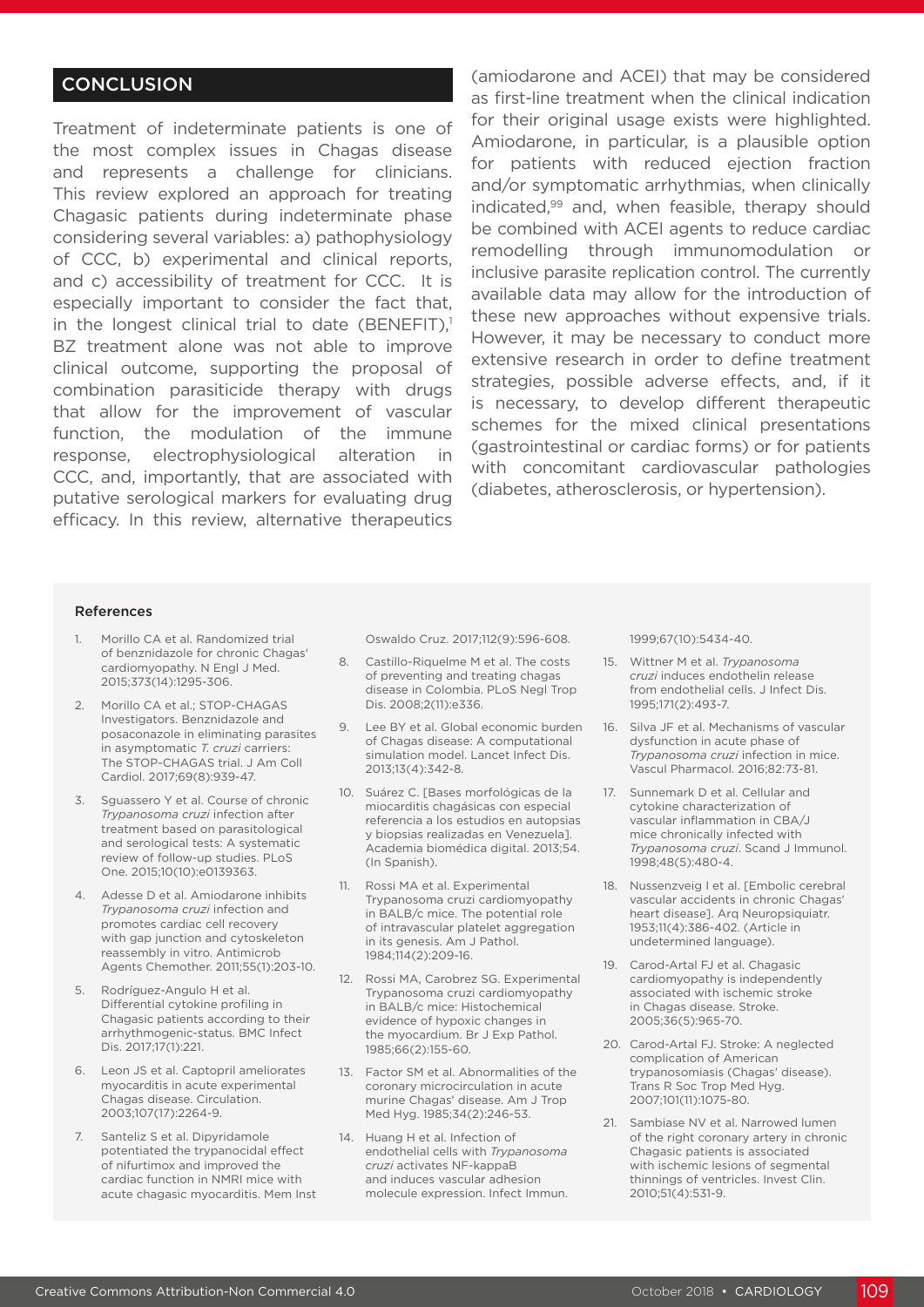- 22. Marin-Neto JA et al. Studies of the coronary circulation in Chagas' heart disease. Sao Paulo Med J. 1995;113(2):826-34.
- 23. Rabelo DR et al. Impaired coronary flow reserve in patients with indeterminate form of Chagas' disease. Echocardiography. 2014;31(1):67-73.
- 24. Laucella SA et al. Soluble cell adhesion molecules in human Chagas' disease: Association with disease severity and stage of infection. Am J Trop Med Hyg. 1996;55(6):629-34.
- 25. Báez AL et al. Mitochondrial dysfunction in skeletal muscle during experimental Chagas disease. Exp Mol Pathol. 2015;98(3):467-75.
- 26. Báez A et al. Mitochondrial involvement in chronic Chagasic cardiomyopathy. Trans R Soc Trop Med Hyg. 2011;105(5):239-46.
- 27. Báez AL et al. Chronic indeterminate phase of Chagas' disease: Mitochondrial involvement in infection with two strains. Parasitology. 2013;140(3):414-21.
- 28. Gupta S et al. *Trypanosoma cruzi*  infection disturbs mitochondrial membrane potential and ROS production rate in cardiomyocytes. Free Radic Biol Med. 2009;47(10):1414-21.
- 29. Wen JJ et al. Tissue-specific oxidative imbalance and mitochondrial dysfunction during *Trypanosoma cruzi* infection in mice. Microbes Infect. 2008;10(10-11):1201-9.
- 30. Rosca MG, Hoppel CL. Mitochondrial dysfunction in heart failure. Heart Fail Rev. 2013;18(5):607-22.
- 31. Ferrari I et al. Molecular mimicry between the immunodominant ribosomal protein P0 of *Trypanosoma cruzi* and a functional epitope on the human beta 1-adrenergic receptor. J Exp Med. 1995;182(1):59-65.
- 32. Mijares A et al. Antibodies from *Trypanosoma cruzi* infected mice recognize the second extracellular loop of the beta 1-adrenergic and M2-muscarinic receptors and regulate calcium channels in isolated cardiomyocytes. Mol Cell Biochem. 1996;163-164:107-12.
- 33. Medei EH et al. Role of autoantibodies in the physiopathology of Chagas' disease. Arq Bras Cardiol. 2008;91(4):257-86.
- 34. Hernández CC et al. Autoantibodies enhance agonist action and binding to cardiac muscarinic receptors in chronic Chagas' disease. J Recept Signal Transduct Res. 2008;28(4):375-401.
- 35. Ribeiro AL et al. Early occurrence of anti-muscarinic autoantibodies and abnormal vagal modulation in Chagas disease. Int J Cardiol. 2007;117(1):59-63.
- 36. Cutrullis RA et al. Benzonidazole therapy modulates interferon-γ and M2 muscarinic receptor autoantibody responses in *Trypanosoma cruzi*infected children. PLoS One. 2011;6(10):e27133.
- 37. Talvani A et al. Levels of anti-M2 and anti-beta1 autoantibodies do not correlate with the degree of heart dysfunction in Chagas' heart disease. Microbes Infect. 2006;8(9-10): 2459-64.
- 38. Leon JS et al. Cardiac myosin autoimmunity in acute Chagas' heart disease. Infect Immun. 2001;69(9):5643-9.
- 39. Giordanengo L et al. Antigalectin-1 autoantibodies in human Trypanosoma cruzi infection: Differential expression of this betagalactoside-binding protein in cardiac Chagas' disease. Clin Exp Immunol. 2001;124(2):266-73.
- 40. Pereira de Godoy MR et al. Chagas disease and anticardiolipin antibodies in older adults. Arch Gerontol Geriatr. 2005;41(3):235-8.
- 41. Nunes DF et al. Troponin T autoantibodies correlate with chronic cardiomyopathy in human Chagas disease. Trop Med Int Health. 2013;18(10):1180-92.
- 42. Gironès N et al. Role of *Trypanosoma cruzi* autoreactive T cells in the generation of cardiac pathology. Ann N Y Acad Sci. 2007;1107:434-44.
- 43. Gironès N et al. *Trypanosoma cruzi*induced molecular mimicry and Chagas' disease. Curr Top Microbiol Immunol. 2005;296:89-123.
- 44. Rodríguez-Angulo HO et al. Evidence of reversible bradycardia and arrhythmias caused by immunogenic proteins secreted by *T. cruzi* in isolated rat hearts. PLoS Negl Trop Dis. 2015;9(2):e0003512.
- 45. Nisimura LM et al. Acute Chagas disease induces cerebral microvasculopathy in mice. PLoS Negl Trop Dis. 2014;8(7):e2998. Erratum in: PLoS Negl Trop Dis. 2014;8(8):e3151.
- 46. Rossi MA et al. Coronary microvascular disease in chronic Chagas cardiomyopathy including an overview on history, pathology, and other proposed pathogenic mechanisms. PLoS Negl Trop Dis. 2010;4(8).
- 47. Molina-Berríos A et al. Benznidazole prevents endothelial damage in an experimental model of Chagas disease. Acta Trop. 2013;127(1):6-13.
- 48. Wen JJ et al. Oxidative damage during chagasic cardiomyopathy development: Role of mitochondrial oxidant release and inefficient antioxidant defense. Free Radic Biol Med. 2004;37(11):1821-33.
- 49. Ribeiro KS et al. Proteomic analysis reveals different composition of

extracellular vesicles released by two Trypanosoma cruzi strains associated with their distinct interaction with host cells. J Extracell Vesicles. 2018;7(1):1463779.

- 50. Rodríguez-Angulo HO et al. Evidence of reversible bradycardia and arrhythmias caused by immunogenic proteins secreted by *T. cruzi* in isolated rat hearts. PLoS Negl Trop Dis. 2015;9(2):e0003512.
- 51. Epting CL et al. Molecular mechanisms of host cell invasion by *Trypanosoma cruzi*. Exp Parasitol. 2010;126(3):283-91.
- 52. Lopez JR et al. [Dysfunction of diastolic [Ca2+] in cardiomyocytes isolated from chagasic patients]. Rev Esp Cardiol. 2011;64(6):456-62. (In Spanish).
- 53. Rodriguez Angulo HO et al. P451 Electrocardiographical and tissular evidences of HCN1/4 channels subunits overexpression in acute Chagasic myocarditis model. Europace. 2018;20(Suppl 1):i88.
- 54. Ferrão PM et al. Inhibition of TGFbeta pathway reverts extracellular matrix remodeling in *T. cruzi*-infected cardiac spheroids. Exp Cell Res. 2018;362(2):260-7.
- 55. Manque PA et al. *Trypanosoma cruzi*  infection induces a global host cell response in cardiomyocytes. Infect Immun. 2011;79(5):1855-62.
- 56. Koberle F. [Chagas disease: A disease of the peripheral autonomic nervous system]. Wien Klin Wochenschr. 1956;68(17):333-9. (In German).
- 57. Vichi FL. [Experimental Chagas' disease. (Parasitism in the sympathetic ganglionic chain, spinal medulla and striated musculature)]. Hospital (Rio J). 1963;64:131-9. (In Portuguese).
- 58. Gallo L Jr et al. Autonomic blockade in chronic Chagas' heart disease. Heart rate response at rest and during upright exercise. A preliminary report. Arq Bras Cardiol. 1969;22(5):207-14.
- 59. Ribeiro dos Santos R et al. Antibodies against neurons in chronic Chagas' disease. Tropenmed Parasitol. 1979;30(1):19-23.
- 60. Castro RRT et al. Cholinesterase inhibition reduces arrhythmias in asymptomatic Chagas disease. Cardiovasc Ther. 2017;35(5).
- 61. Barizon GC et al. Relationship between microvascular changes, autonomic denervation, and myocardial fibrosis in Chagas cardiomyopathy: Evaluation by MRI and SPECT imaging. J Nucl Cardiol. 2018. [Epub ahead of print].
- 62. Nunes MCP et al. Mortality prediction in Chagas heart disease. Expert Rev Cardiovasc Ther. 2014;10(9):1173-84.
- 63. Bauer A, Schmidt G. Heart rate turbulence. J Electrocardiol.